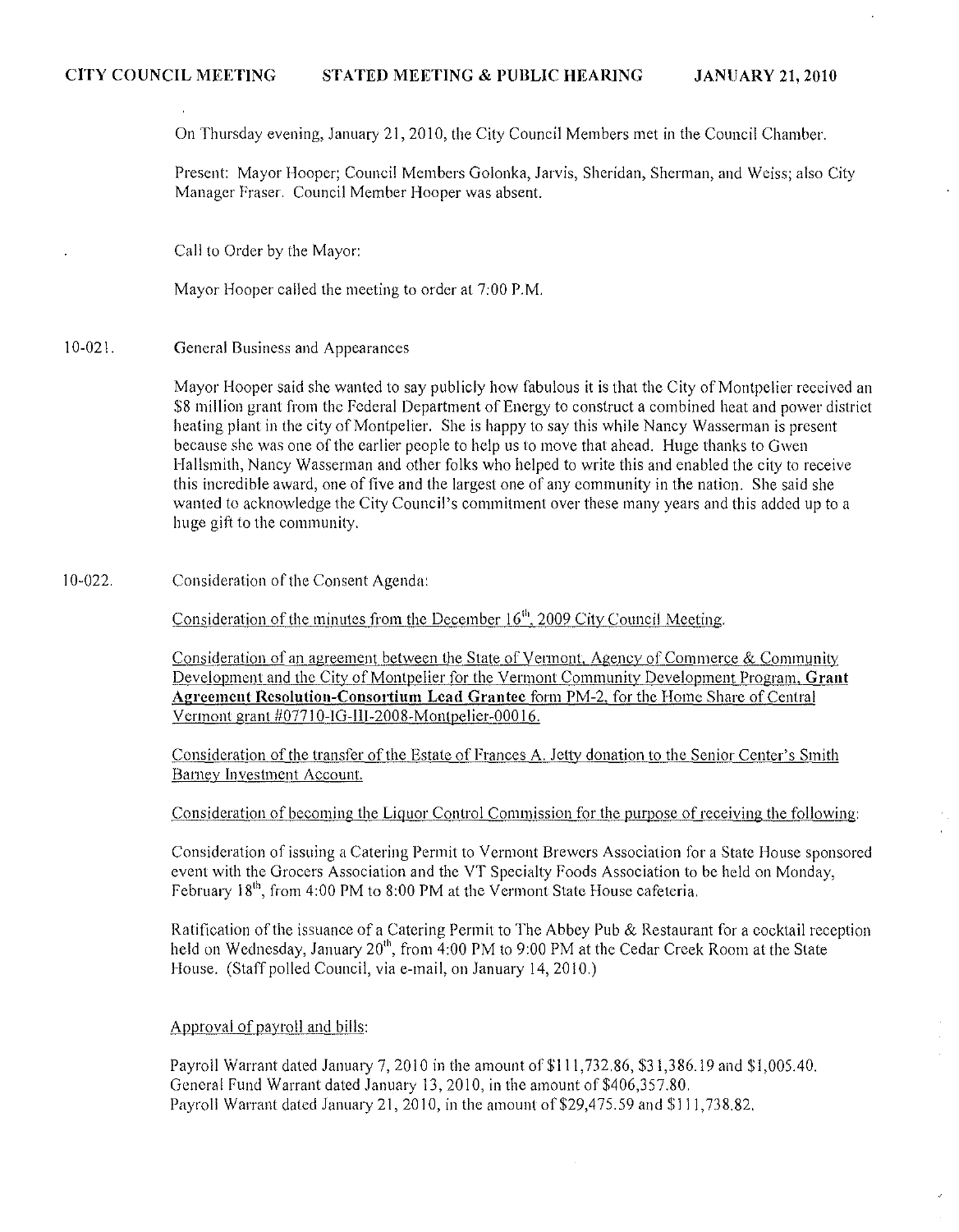Motion was made by Council Member Sheridan, seconded by Council Member Sherman to approve the consent agenda. The vote was 5-0, motion carried unanimously.

## 10-023. Appointment to Montpelier's Planning Commission.

To fill the unexpired 2-year term of Anne Campbell which expires 09/09/20 II.

Staff advertised for this vacancy, as of the deadline, one letter of interest had been received from:

Brad M. Ruderman, P.E. 18 Liberty Street

Reeomniendation: Meet the new candidate; discuss appointment as member to fill unexpired 2-year term to the Montpelier Planning Commission.

Mayor Hooper said the applicant had informed city staff he was withdrawing his application. There is no action to take at this time.

10-024. Appointment to Montpelier's Conservation Commission.

> To fill two, I-year Alternate positions and two, I-year Ex-officio Youth Member positions to the board.

Staff advertised for these vacancies.

As of the deadline, no letters of interest were received for the alternate posrtions.

Letters of interest for the Ex-officio Youth Member were received from:

| Caitlin Paterson  | Joshua Klavens     |
|-------------------|--------------------|
| 8 Deerfield Drive | 40 Wheelock Street |

Recommendation: Meet the new candidates; discuss appointments as Ex-officio Youth Members to the Montpelier Conservation Commission.

The city has advertised for a I-year alternate position and two I-year ex-officio youth member positions. There hasn't been a response on the alternate position but two youth in the community have express an interest in serving. Caitlin Paterson is present with us this evening.

Caitlin Paterson said she is a junior at Montpelier High School and is interested in serving on the Montpelier Conservation Commission because she is interested in the public policy process for environmental issues, especially our local ones. She wants to give back to the community. She has grown up here and the community has done so much for her in terms of opening her up to the environmental advantages we have here so she wants to give back and keep our city green and beautiful.

Mayor Hooper said the other candidate is Joshua Klavens.

Motion was made by Council Members Sheridan, seconded by Council Member Jarvis to appoint Cailiin Paterson and Joshua Klavens as the two ex-officio youth members on the Montpelier Conservation Commission. The vote was 5-0, motion carried unanimously.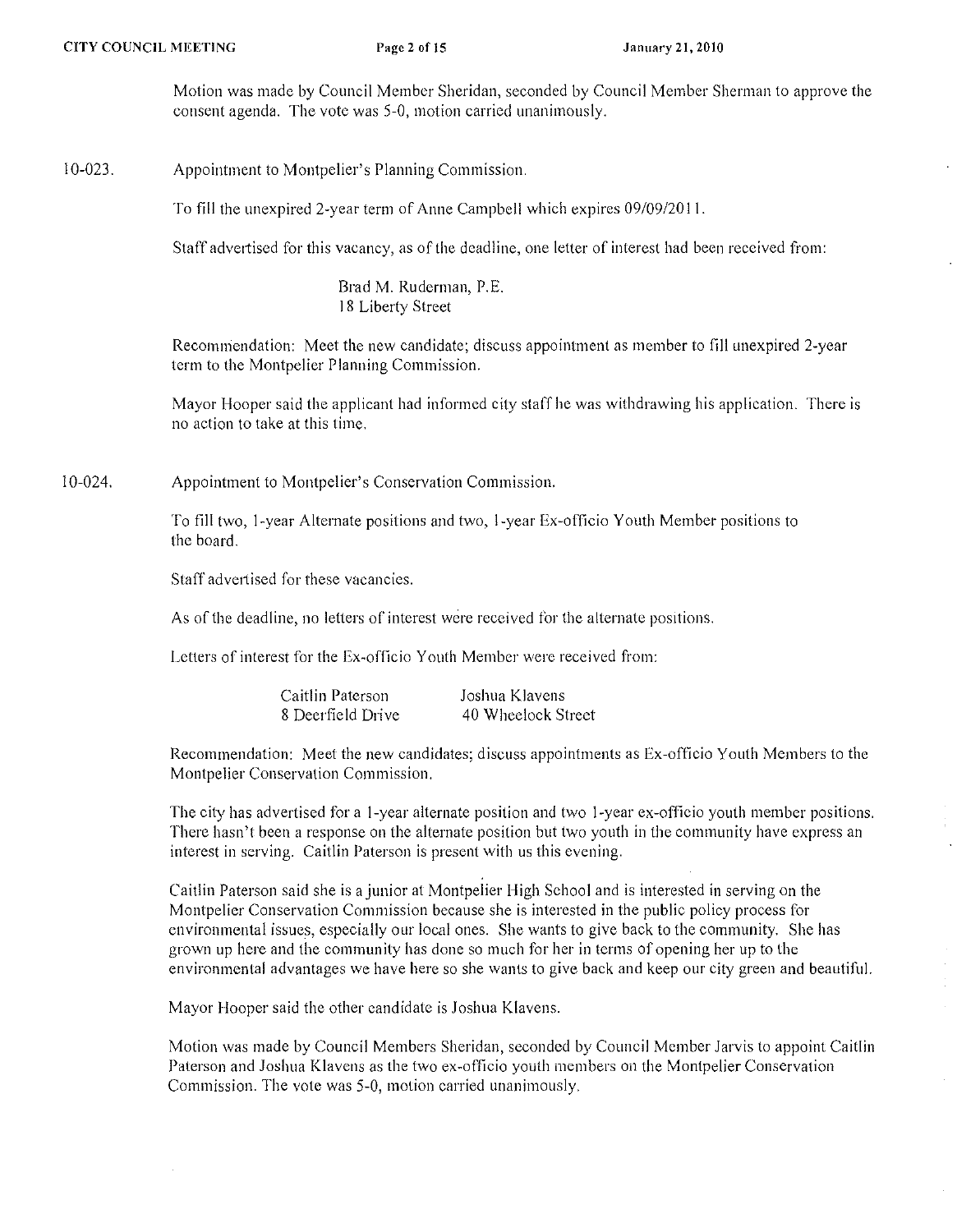10-025. Discussion of proposed merger between Green Mountain Transit Agency (GMTA) and Chittendcn County Transit Agency (CCTA).

Transit serviees in Central Vermont are provided by GMTA which is operated by CCTA.

The two agencies have remained fully separated administratively but have integrated services.

Boards of both agencies fell that a merger makes sense. The merger would also include services in

Franklin County.

Issues of representation on the new board have been raised in the past.

Chris Cole, General Manager of both GMTA and CCTA will be present at the meeting.

Recommendation: Diseussion with Mr. Cole and Montpelier GMTA Board representatives. Provide direction to staff as necessary.

Mayor Hooper said the Council wanted to hear about the proposal which is in the Legislature to consolidate the Transit Authority.

Chris Cole, Executive Director of GMTA and General Manager for CCTA, appeared before the Council and told them the latest draft is a two-year process to get to this point. This is a stripped down no policy governance bill that allows non-Chittenden County municipalities, if they so choose, to join CCTA. That is the basic premise of the bill.

Scction I of the bill is language which basically allows them to put our entire charter into the green books because right now it just sort of exists as of 1973 and there is no reference guide for people.

Section 2 expands the area of the operation. Currently, CCTA's area of operation includes Chittenden County, the municipalities that border Chittenden County, Washington County and the three towns in Orange County of Williamstown, Washington and Orange. This section of the bill would expand that operation area to Franklin, Grand Isle, and Lamoille for local services and for commuter services to Addison, Caledonia and those towns in Orange County they currently don't have authority to operate in.

Membership in the authority would be reserved for those municipalities that are currently members in CCTA and those that choose to join prior to July 1, 2010. The only community that is contemplating voting to join CCTA this Town Meeting is Hinesburg. Those municipalities that are listed in Section 13 of our charter, which would be Section 3 of the bill, which are Barre City, Berlin, Colchester, Hinesburg, Montpelier, Morrisville, Richmond, St. Albans City, Stowe and Waterbury, which are all the major towns, cities and villages that GMTA and CCTA either operate in or have a desire to operate.

Nancy Wasserman said they are working on Senate Bill S. 255, draft 1.

Section 13 of the bill lists those municipalities. The thought behind this is that if they are a five county regional authority not every municipality can send a member. They ean't have a board that big. How do you pick who should be a member of a regional authority? It is those areas that have mass, people and walkable downtowns where public transportation actually works well. Those are the communities they are currently serving and intend to serve in the future and are the ones that are named in the bill.

Section 6 of the bill basically outlines that each municipality that votes to join CCTA would be authorized to appoint one commissioner to the board. There would be two commissioners from the City of Burlington. This document has been approved by all of the CCTA municipalities that are currently members and by the CCTA Board. This was the most controversial item in the bill for the Chittenden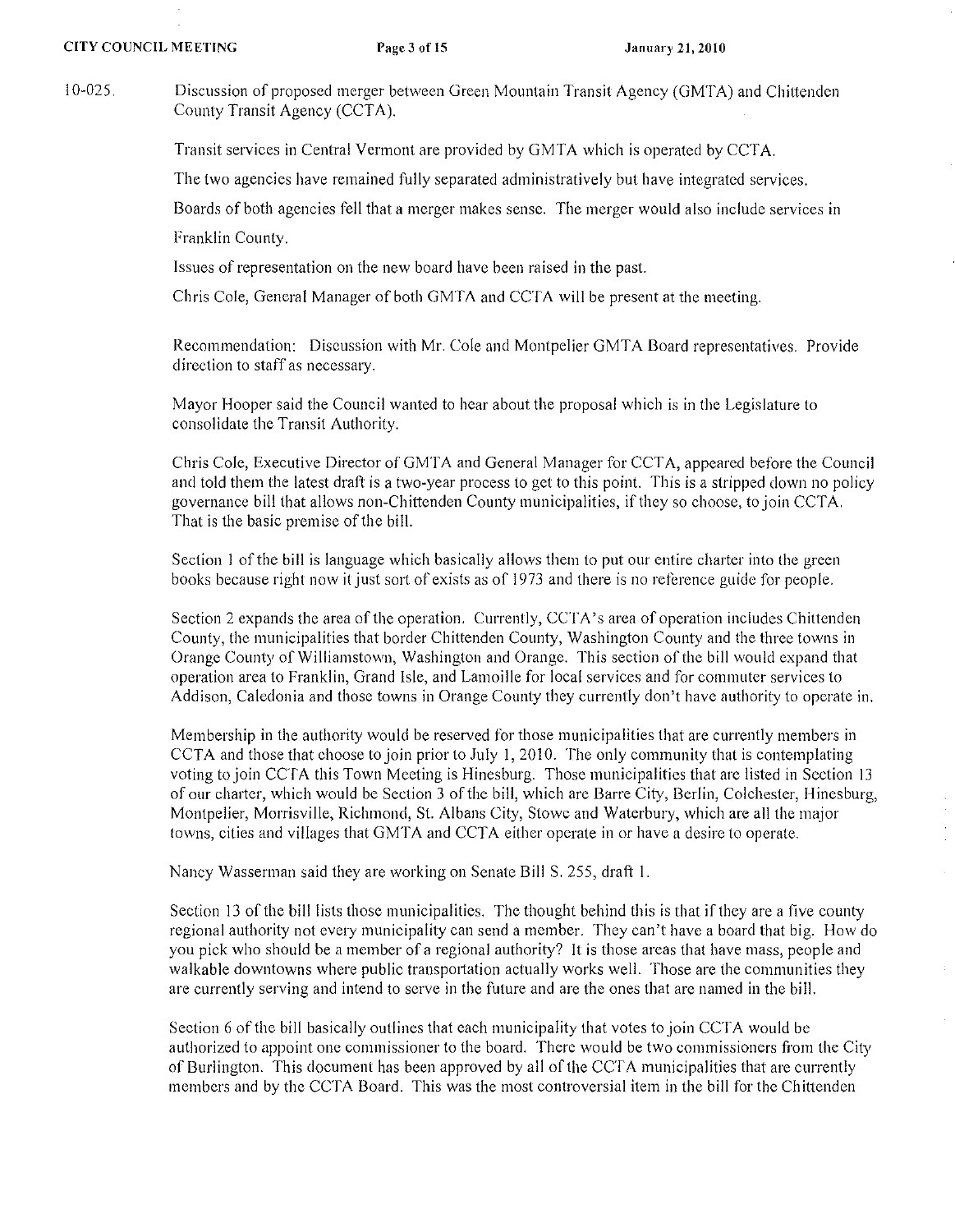County municipalities, because right now their charter is two members from each municipality. Burlington because it is the central focus for their operations they are going to have a downtown transit center which would be a non-taxcd generating entity. They have their facility located therc which is a non-taxed generating entity and a lot of their services are there, and they contribute \$1.2 million to their budget which is about 10 percent, a sizeable chunk of their budget. The city wanted to have the two commissioners they still have so the board compromised and provided for that in the bill.

Section 7 of the document is part of their assessment authority and it deletes language they no longer use. They no longer have a mileage formula to compute the assessment. It is more based on hours. It further providcs that in order to change the formula for the assessment, rather than all legislative bodies that they get a super majority which is three quarters. They were recognizing they needed to change the assessment formula with the addition of the first non-Chittenden County municipality because everybody has different rates that they pay for transit service in the *GMTNCCTA* area. The seven Chittenden County municipalities that arc members of their organization pay 22.5 percent of their operating budget. In GMTA in the Capital District they are around 9 or 10 percent of the operating budget. In the Mad River Valley and Stowe area it is in the 20 percent area In Franklin County it is probably less than 5 percent. They are just getting going with their fundraising in Franklin County. They are going to need to change their assessment formula to recognize the fact that the GMT A municipalities don't pay at the same rate and develop a new assessment formula with the Board to account for that and how they can making membership inviting to the municipality while at the same time not charge what they are charging in Chittenden County. There is a different level of service, different type of service and a bunch of different factors, and all of these things have to be taken into **account.** 

Section 11 of the bill says that CCTA has the power of eminent domain. Right now it is within Chittenden County. This extends it to its member municipalities. They have exercised it once in their 30-year history, and that was in the City of Burlington to build their transit facility.

Section 12 of the bill deals with assessments of new members outside of Chittenden County. This is basically saying that before a municipality joins the CCTA they are going to negotiate with the Board of Commissioners at CCTA on the amount of the levy to be assessed upon a municipality and the terms of payment of that assessment. The municipality may not join prior to agreement with the authority on the terms of levying the payment. Before voters in a municipality such as Montpelier would vote on whether or not to join they would know up front what the assessment would be so the voters are informed when they are casting their vote as to whether or not in their opinion it is a benefit to them to be a member of CCTA. Upon the addition of one municipality to the membership of CCTA from outside the county this sentence directs the authority to immediately begin work on a formula for assessment that would be approved in accordance with this act which means that three quarters of the municipalities would have to approve of it.

Section 13 are municipalities that are authorized. This list can grow but only based upon a board resolution that invites another community in if they are approached by another community they didn't envision that really wanted to be a member. If they are from the service area they could do that. Other representation, which he anticipates at the outset, if a county does not have a municipality that steps forward and says they would like to be a member they don't want the region to go without representation so the Regional Planning Commission would be authorized to name a member from the RPC or their staff to represent the interest of that county on the CCTA Board. That would be a voting position.

 $\hat{\vec{r}}$ 

Those are the proposed charter amendments. The bill has been in the Senate Government Operations Committee. He has testified once on the bill and they are going to be seeking testimony from VTrans and any of the other transit operators that may be interested in the legislation.

Mayor Hooper asked if there was a companion bill in the House side they are going to introduce.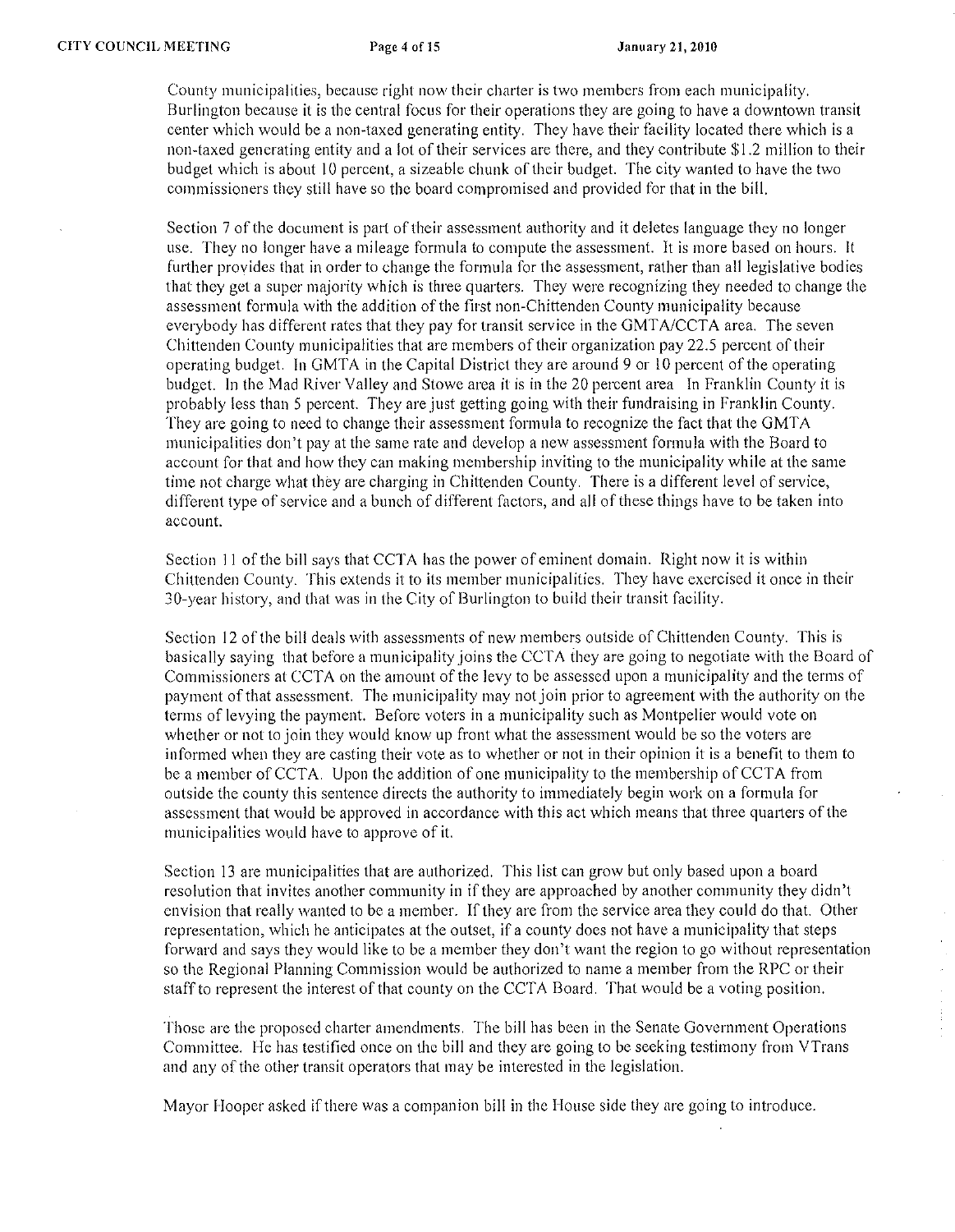Mr. Cole said they are looking at introducing these amendments in a different bill.

Nancy Wasserman said it might be useful as a reminder to remember why we are here. GMTA currently contracts with CCTA for all of their operations. They have done an exceptional job. The auditor for both CCTA and GMTA has made it quite clear that continuing to operate as two separate organizations is just incredibly redundant plus it is raising a number of questions relative to federal grants that has the auditor concerned. The auditor has said in no uncertain terms that they have advised CCTA not to continue this. GMTA's contract with CCTA expires July 1, 2011. CCTA won't necessarily renew it, and to be honest its share of the GMTA Board are not eager to go out and hire its own staff to run this operation. This bill clearly doesn't address a lot of the policy questions we had hoped to address about regional funding, looking at better ways to asscss communities, etc. but she doesn't want to be sitting here a year from now wondcring how they are going to operate GMTA. Her guess is if they were to face that situation without this bill being passed GMTA may come forward to the communities and say to appoint somebody else or dissolve the organization in which case CCTA would step in anyhow. It is better to have representation than not.

Council Member Golonka said it does imply there is going to be a vote here in Montpelier at some time before July I. Is that the intention? Arc you looking for member communities to have these votes before July 1<sup>st</sup>?

Mr. Cole replied no. Hinesburg is thinking about a vote so language is written that way to take into account they have a vote this March that they would be a member. A municipality may hold an annual meeting or special meeting for the purpose of determining through election by majority vote of its residents. This authorizes municipalities either under Section 13 of this bill or by a resolution passed by the CCTA Board of Commissioners. Beginning July 1, 2010 a municipality may hold an election only if there is a resolution from CCTA inviting them to be a member or actually listed in this bill, and Montpelier is listed in the bill.

Council Member Golonka said it also references Section 8 from terminating from the district.

Mr. Cole said Section 8 says that if a municipality wants to terminate its membership from CCTA you don't have to have another town wide election. It is just a vote of the legislative body, so the City Council has the authority to tenninate the membership. Only voters can get you in but you can gct out. You must complete your financial obligations for that fiscal year.

Council Member Golonka said the Council is finalizing their budget tonight. The city has budgeted \$29,371 for GMTA. He assumes this has no affect on that.

Ms. Wasserman replied that is corrcct.

Council Member Weiss told Mr. Cole it is difficult to understand the bill without having a copy of the charter. He has some real concerns based upon what happens in county govcrnment. If this becomes enacted and the charter is changed then they will have the authority to apportion each of the participating communities a certain levy, and they are going to have to pay it. Is that levy going to be based on population, grand list, or service? How is that formula being determined?

Mr. Cole said only municipalities who have voted to join have the levy placed upon them in exchange for representation on the board. If this charter were to go into effect and no municipality joined the town would still pay as a donation municipality. You don't pay as an assessment municipality until you vote to join CCTA. The city's donation right now through GMTA is voluntary. If you voted to join then it would be an assessment. How does the assessment work? It is based on hours of service. For the CCTA budget they take all of the money they have available, federal funds, state funds, money generated, ctc., and then the dcficit of that to operate the services becomes the levy. That levy is split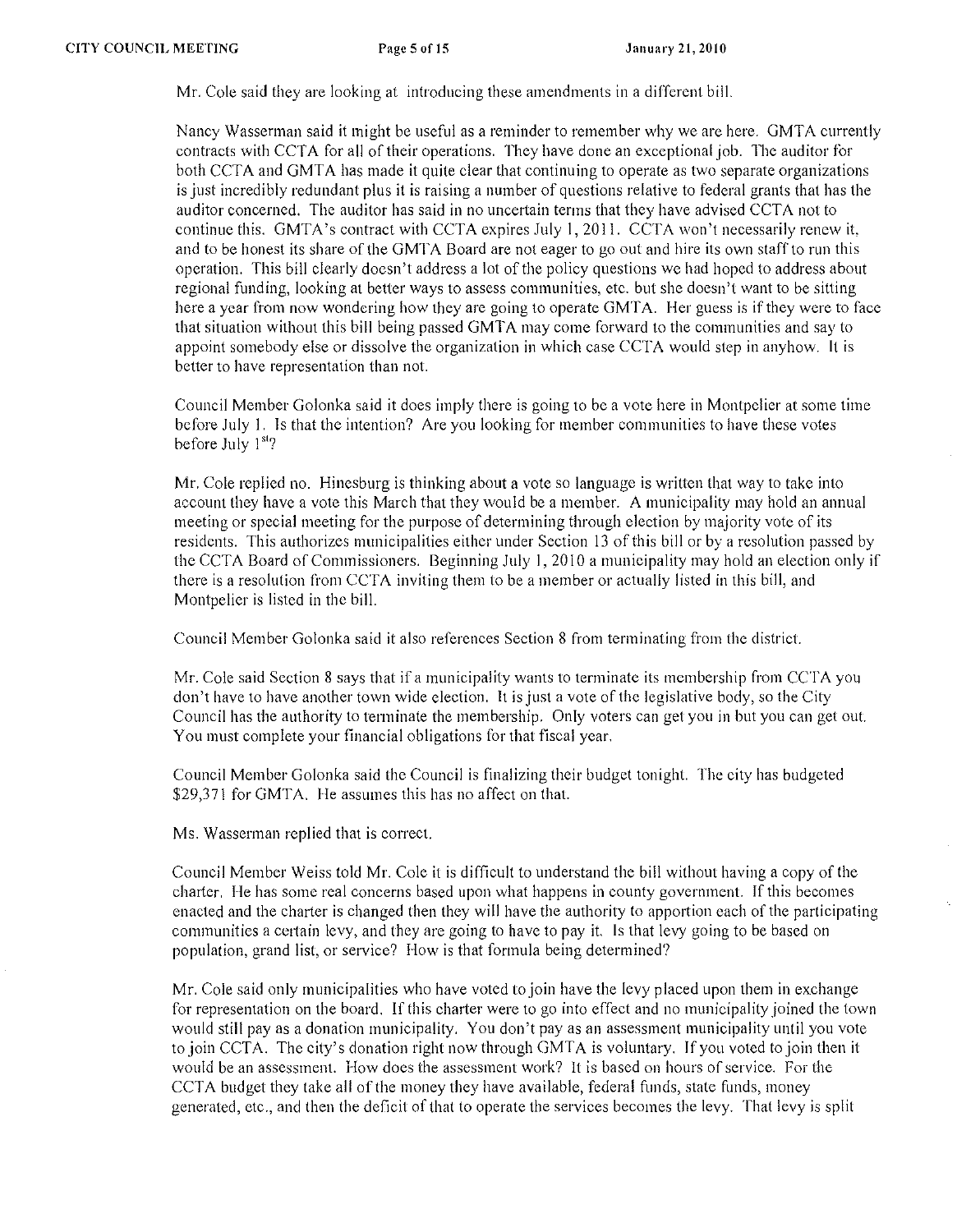amongst the municipalities. Initially, it was a mileage formula. They froze that in 2005 and now cach municipality receives the same percentage increase. What our assessment formula says that for municipalities that come in to CCTA with new services  $-$  Milton, for example, is a new member  $-$  they were assessed 20 percent of the cost of the new service because that is what the state of Vermont requires. They are in the process of putting together a new commuter route that links Montpelier with Marshfield and Plainfield. The towns of East Montpelier, Marshfield, and Plainfield have been requested to put up that 20 percent match for that service, and they are having a meeting on that. It is going to be on each one of those towns' ballots. At some point the Montpelier assessment for service is going to have to be agreed to between the City Council of Montpelier negotiating for its citizens with the CCTA Board as to what would that assessment agreement look like. What would the amount be? Would it change? And they haven't really done their homework to look at what is an appropriate assessment from an urbanized area and from a rural area. That is something for the future, but that is the mechanism as to how that would all work.

Mayor Hooper said that would only happen if they chose to join.

Ms. Wasserman said first Montpelier has to vote to join and then Montpelier is a participant in the CCTA. CCTA is a municipality but there is one vote amongst many on that formula. If the formula vote is such that the City Council feels it is inappropriate thc City Council can vote to leave the CCTA.

Council Member Weiss said a community does not havc to be a member but they can still get their service by a voluntary payment.

Mr. Cole replied that was correct.

Council Member Weiss said if this bill enables the CCTA to organize in eight counties and there are a numbcr of communities in each county that want to participatc and each one elects to do so, and they each get one member on the board we could be talking about 40 or 50 board members. How will they reorganize? Will they have committees? Will there be an Executive Committee to conduct a meeting of the group? What is their organizational plan?

Mr. Cole said right now they have a board of 14. If Hinesburg joins them there would be a board of 16 under their current charter. Under this charter there would be 8 board members for the current CCTA members, and if everyone joined who is in Section 13, which they are not going to, there would be 18 members. The board would only grow beyond 18 depending upon what the regional transit authority board did at that point to invite other municipalities in.

Council Member Weiss asked why didn't he read Section 3 that way. Membcrship in thc authority shall consist of those municipalitics which elect to join. He doesn't see in the legislation where it gives the board the authority to pick and choose.

Mr. Cole said you have to read both sentences. The first sentence in Section 3 says membership in the authority shall consist of those municipalities which elect to join the authority by majority vote of its voters present and voting on the question at an annual special meeting warned for such purpose prior to July 1,2010. There are only 7 members now, possibly 8 with Hinesburg. If Hinesburgjoins that would be 9 board members because Burlington gets 2. The second sentence says beginning on July 1, 2010 a municipality may hold an annual meeting and vote on the question if you are authorized to do so under Section 13 of this bill, or by a resolution passcd by CCTA.

Council Member Weiss said on page 4, starting with line 7, they have the power of eminent domain so they can come into Montpelier and decide they would like a piece of property for some reason and enforce eminent domain, take the property away from the city and remove it from the tax role, and this bill gives them the power to do that.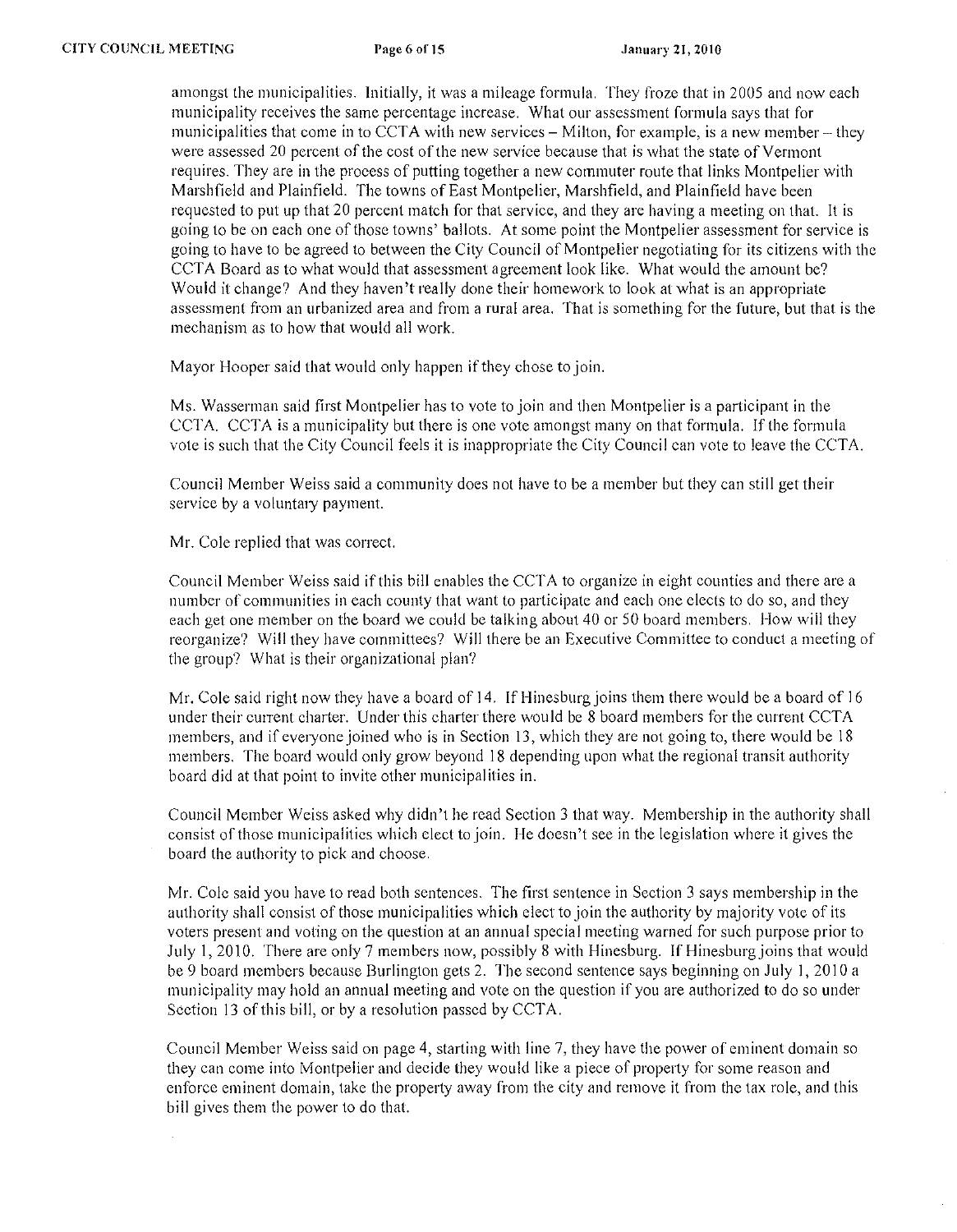Mr. Cole said if they become a member. If they aren't a member then CCTA doesn't have that power.

Mayor Hooper said we are providing the overview of the proposed legislation as a courtesy for City Council. There will be an opportunity for anyone to tcstify on this bill in the Legislature. If it passes we will then ask ourselves if we want to participate and have a much longer conversation about this.

Mr. Cole said it isn't an easy decision for local municipalities to join a regional entity that has an indirect power of assessment. Just so they understand what the power of assessment really means he is instructed by his board as the City Manager is instructed by the City Council to prepare a budget within certain parameters and guidclincs. If he exceeds thosc parameters and guidelines he is sent back to the drawing table to redo the budget. Because they are appointed by the municipalities and directed by those municipal boards and City Councils as to what the municipal budget can weather for an increase in assessment. It is a very close working relationship with all of the municipal managers and the CCTA representatives to make sure that the budget doesn't have undue increases. In the 8 years he has been with CCTA their average increase has been 2.4 or 2.5 percent per year. The GMTA increase this year they are requesting no increase in the donation. Last year they requested 5 percent and all of the communities gave them 5 percent. Both companies have been managed similarly in terms of the increase for municipalities. While it is the power of assessment, the assessment formula is driven by hours so communities can control their assessment by cutting services. You really are answerable to the taxpayers who foot the bill.

Council Member Sherman said she thinks this is a first step towards a more integrated transit system. We now have routes to Waterbury; the Link goes to Burlington and has great success. There is limited service to the Health Center in Plainfield and talk about going to St. Johnsbury. There are all sorts of little pieces that fit together, but the opportunities for improving public transit as gas prices go up and the need to keep cars fillcd or people on thc bus this seems to bc a very important step in that direction. Montpelier is a hub. We want people coming in and out.

Mayor Hooper thanked Mr. Cole and Nancy Wasserman for taking the time to update the Council. They havc reccivcd information from you and the legislative process will happen. She suspects they will be back and have another conversation when the legislation is passed.

Nancy Wasserman said clearly if the Council has a unified position they want to convey to their representatives and the GMTA Board don't hesitate to let them know.

10-026. Conduct Second Public Hearing on Proposed FYII City & School Budgets

The City Manager presented a recommended budget on December 9, 2009.

The Council conducted workshops on December 9th, 12th and 16<sup>th</sup> and January 6<sup>th</sup>, 2010.

The Council conducted the first public hearing on January 13, 2010.

The proposed budget does not require an increase in the municipal tax rate.

School officials will also be present for the hearing.

Recommendation: Present budgets to public. Conduct public hearing. Provide direction to staff as necessary.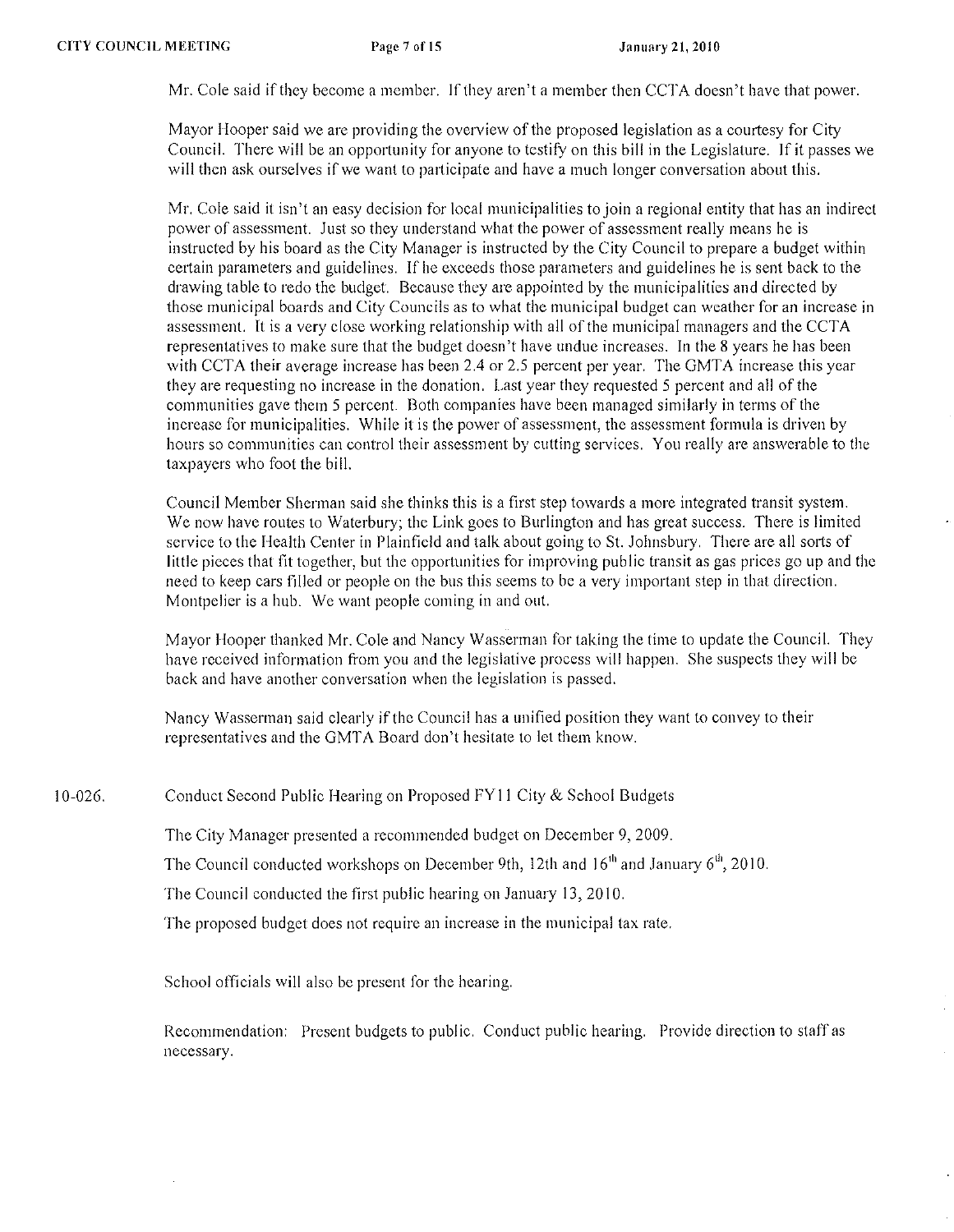Mayor Hooper said the Council is getting ready to conduct their second public hearing and thc City Manager is going to do another overview and then after that citizens arc invited to call the Council at 802-595-2161 with any questions they may have.

City Manager Fraser said he believes someone from the School Department is also coming to talk about the school budget. The Recreation Director is present with us as well.

City Manager Fraser said there a couplc of minor updates and there is some school information included. The State Tax Department did issue their new report so there is updated information there. This is our final public hearing on the budget. They started their budget process in the backdrop of a national recession. Looming cuts in state government, which were made last year and arc contemplated for this year that affects our community in multiple ways. A lot of our residents are state employees so they often are personally affected by state government cuts. We arc also a community that relies somewhat on state funding and also on services. We lose out on income for our residents, lose out on direct funding to our government and lose out on services that are being provided that we then need to pick up the tab for or deliver the service. People are concerned that there are high local property taxes in general so it always makes the Montpelier budget a struggle. There is a reappraisal under way, which is an important effort, but it is certainly putting a bite in our budget over the last two or three years. Finally, there were uncertainties around the Scott Construction issue creating an unsettled backdrop financially as they camc into this budget process.

As a result of all of that the City Council set some very clear budget goals. As Chris Cole explained for cerA he gets his marching orders from a Board and that is what happens here as well. The Council was very clear that there would be no increase in the tax rate and no extraordinary increases in any other rates except those that have already been contemplated and discussed and planned upon, specifically water and sewer. Their goal is to keep our core services in tact so while we arc peeling back financially we would try to maintain our services and try to keep our investment in capital projects in tact.

In order to help determine what some of our key priorities were we conducted a survey of our residents, a very comprehensive survey called the National Citizens Survey, the results of which are available on the city's web site. They identified five key drivers – police and public safety, planning and zoning, parks, roads and schools. Roads shows up in red because of the five key drivers that our community thought were the most important items the roads were the only ones that had negative viewpoints. When asked what the most important issues in the community were on an open ended question it was taxes, affordable housing and jobs. From other survey policy questions they indicated that it was important to maintain the services and a high quality of life. That was the voice of our citizens that guided us through the budget process.

When talking about a budget it is important to know where the money comes from. Like virtually most all Vermont municipalities, and really all New England municipalities, our money comes largely from property taxes in the general fund. The general fund isn't the only fund but we focus mostly on our budget presentation on the general fund because that is the one that drives the property tax that people vote on and that people get their taxes based upon. Sixty-seven percent of our general fund comes from the property taxes. Only 7 percent of this money is coming from outside grants, and our revenues and fees generate about 20 percent.

We spend our money mostly on public safety, which includes police, fire, ambulance, dispatch, etc. We spend a lot on infrastructure, public works, road plowing, maintenance, capital plan, cemeteries, and equipment. Our various community services include planning, Justice Center and our administration which includes finance, clerks, elections, appraisals, etc. That is the work we do in the general fund. We split that out by our more traditional departments as opposed to function. Again, police, fire and public works are our three biggest departments. Taking a look at all of our funds we talked briefly about the general fund, and they emphasized that. As you can see it represents about 61 percent of our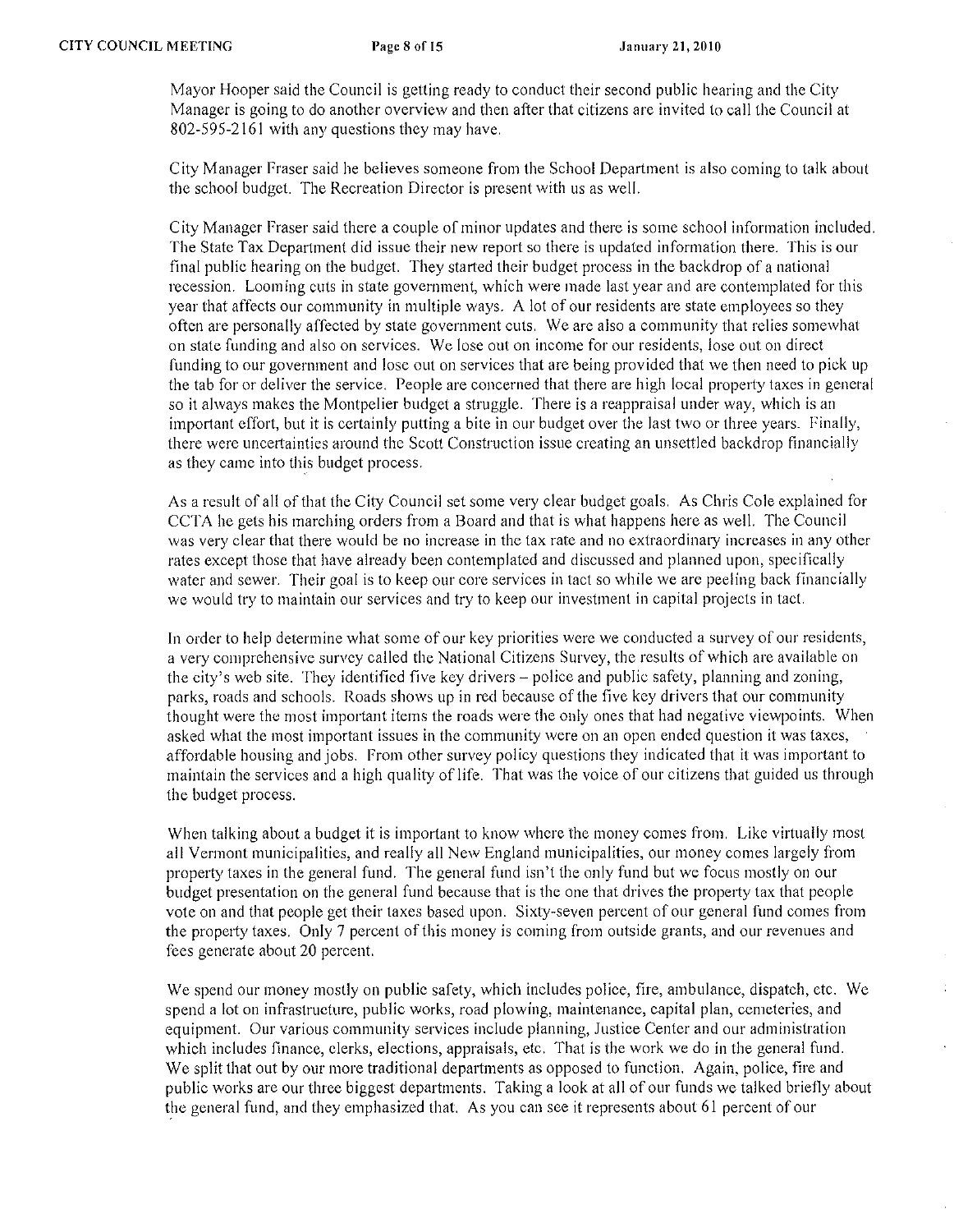spending, but there is another 39 percent with water and sewer making up 33 percent of that, and our parks and parking fund. Forty-one percent of everything we spend comes from the taxes in the general fund and another 20 percent from other sources of revenue.

When we look at our expenses not by department or function but categorized and we see that our single largest percent of expense is for personnel. It always has been, and likely always will be due to the nature of the work we do. It is actually our biggest challenge because of rising costs. It is noted on the slide that health insuranec costs have risen 94 percent over the last 7 years and last year went up by 20 percent, and they were afraid of that this year. Through the work of a city employee committee and the coopcration of our employees they have been able to rcduce that cost in this budget by \$200,000 basically enabling us to keep the taxes even and deliver the services. It is very important to get a handle on that.

Other cost factors we are dealing are the unknowns at the 58 Barre Street building which were made even more unknown by the fire, our ongoing flood mitigation efforts, reappraisal costs, contracted wage rates with at least two unions and begin negotiation with a third shortly, and there are deficits in the water and sewer fund.

Moving into our capital plan, we were able to keep the capital plan funded at the same level as last year, which was an increase from what had been our million dollar target. They derived the million by adding our debt payments with our annual payments together to reach a total amount of\$I,070,000. These are the debt payments we arc on the hook for. You can see these reach a peak in FY' 13 and will decline if we don't add any new debt. In the inverse of that is our annual project funding which had a high in  $FY'$  10 and then is starting to dip down a little before it starts sneaking back up.

With \$422,000 available, \$100,000 is going to the Army Corps of Engineers study for flood mitigation, another \$50,000 is going toward the flood mitigation rerouting of the waste water treatment project. Another \$80,000 is going to a retaining wall and \$67,000 for paving. They certainly would like to do more paving, but this is where they had allocated their money.

In the overall budget proposal the highlights are no property tax increase, no layoffs which means we have maintained the service levels and keeping people in the community employed. We are implementing a new health insurance plan which has an immediate splashy impact this year, but we think it will at least help stabilize those costs in the future. They were able to maintain the capital plan. They have transitioned the Library out of our budget on to a separate ballot item and kept our current projects and programs. We have largely reaching the goals the Council set at the beginning of the process.

There arc some concerns. No budget is perfect. We are reducing our equipment funding which could be putting offtoday's problems for tomorrow. We are relying on the assumption of level state funding which in these times is not a guarantee at all so if they were to see reductions in pilot or transportation aid we would have to revisit this. Pilot is driven now mostly by local options taxes, but in theory it has a protected revenue source. The transportation fund is a politically strong program. The Community Justice Center is another state funding that they are watching closely.

The city continues to squeeze our operating costs and each year they try to ratehet that down a little bit more. There is nothing new or expanded. We have used some one-time monies to balance the budget in order to have a zero budget.

Going back to the key service drivers we talked about earlier that our citizens identified. We maintained the police and added a new officer using the COPS grant funds. They maintained all of the other public safety levels of fire, ambulance and dispatch. They kept their parks funding and parks program. They maintained their planning funding and included \$66,000 in the capital plan for roads. That is one area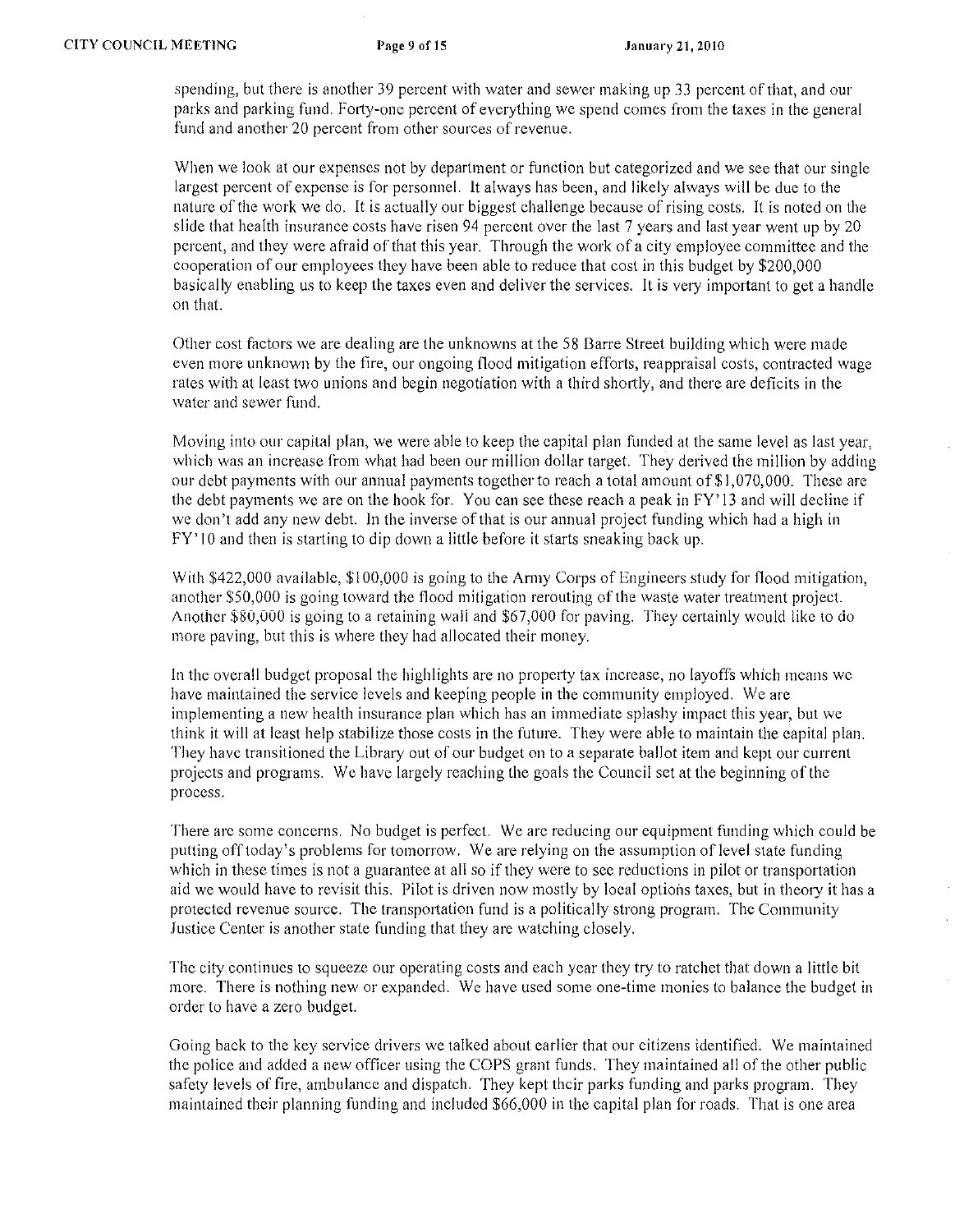they wished they could do more and when some of these other expenses like the flood mitigation and the reappraisal drop off they hope to be reallocating some of those monics into roads.

The community said taxes, affordable housing and jobs wcre the threc big issues, There is no tax increase. They kept the funding in the Housing Trust Fund and kept the position in the Community Development Department for a Housing Specialist. We maintained our overall services and increased our public information capacity. We don't have as much to do in terms of creating jobs but with no layoffs we certainly didn't increase the unemployment in the region.

Taking a look at property taxes, we did get numbers from the schools now. The schools have about 59 percent of the tax bil!. Direct city services are about 32 percent. County tax, ballot items, sewer, CSO charges, Recreation Department and the Senior Center make up the remainder. Looking at the calculations of our tax rate, thesc are just the different sources of funds in our general fund.

This does include the new recreation numbers and new school numbers. The grand total went from \$366,000 to \$374,000, which is an increase of about 2.4 percent. The school is assuming a 58.17 common level of appraisal. Hopefully, that will be 100 percent. They are largely driven by cost per pupil and not so much the grand list. When you take that common level of appraisal and equalize it that would essentially make all communities at ! 00 percent, and then there would be an effective tax rate. That is really the only accurate way to compare one community tax rate versus another.

When we talk about the high taxes in Montpelier he thinks it is informative to look at see. These are the current numbers. Last week they had the 2008 figures. In this past week the state released its new reports so these are the figures as of 2009 so this is the most current information we have on this. He compared first with other communities in Central Vermont and then similar communitics around the state. Our school rate is just a shade higher than the regional average for residencies; it's exactly the average for non-resident. The municipal rate, however, is considerably higher, 62 percent higher. That is not a surprise given the array of services that we offer compared to the small communities like Plainfield or Worcester. When you look at us compared to Barre City, who is really the only other full service provider, you'll see we are actually lower than they are. If you look at us compared to Northfield you will see they are only 14 cents lower than we are. The overall tax rate is going to be higher in Montpelier and Barre than it would be in the other communities. If you look at it statewide this year the number one effective tax rate is in Springfield. Number two is Downtown Brattleboro. Barre was third or fourth, and Montpelier was eighth.

You can see that our tax rate is very comparable to them. The average of all of these communities for school tax is 91 cents and the municipal rate is at 90 cents. When you are looking at communities that offer what Montpelier offers, and in some cases not as much, you can see that our tax rate is not out of line with those communities. It doesn't make it any easier to pay the bill, but that is where we stand in our state.

The tax rate, of course, isn't the whole story. We do receive payments back from the state. We receive the income sensitivity school adjustments. Last year 1,987 properties received that, and that is a very high percentage of our residential properties. They received an average of  $\frac{1}{2}$ , 100. Over \$1.4 million came back into the city in income sensitivity payments for our schools. Similarly, where the circuit breaker adjustments which are also based on income and takes your overall tax rate and you can't pay more than 3 or 4 percent of your total income in property taxes, there were 572 recipients in Montpelier seeing an average of \$915, or another \$523,000 which came into the city for circuit breaker payments...

We held hearings and workshops December  $9<sup>th</sup>$ , December 12<sup>th</sup>, December 16<sup>th</sup>, and January 6<sup>th</sup>. Last week we held our first public hearing. Today is January  $21<sup>st</sup>$  and we are conducting the second public and final hearing. On March 2"d is the Annual Meeting and the polls will be open from 7:00 A.M. to 7:00 P.M. for the election. Absentee ballots can be available by the  $15<sup>th</sup>$  of February.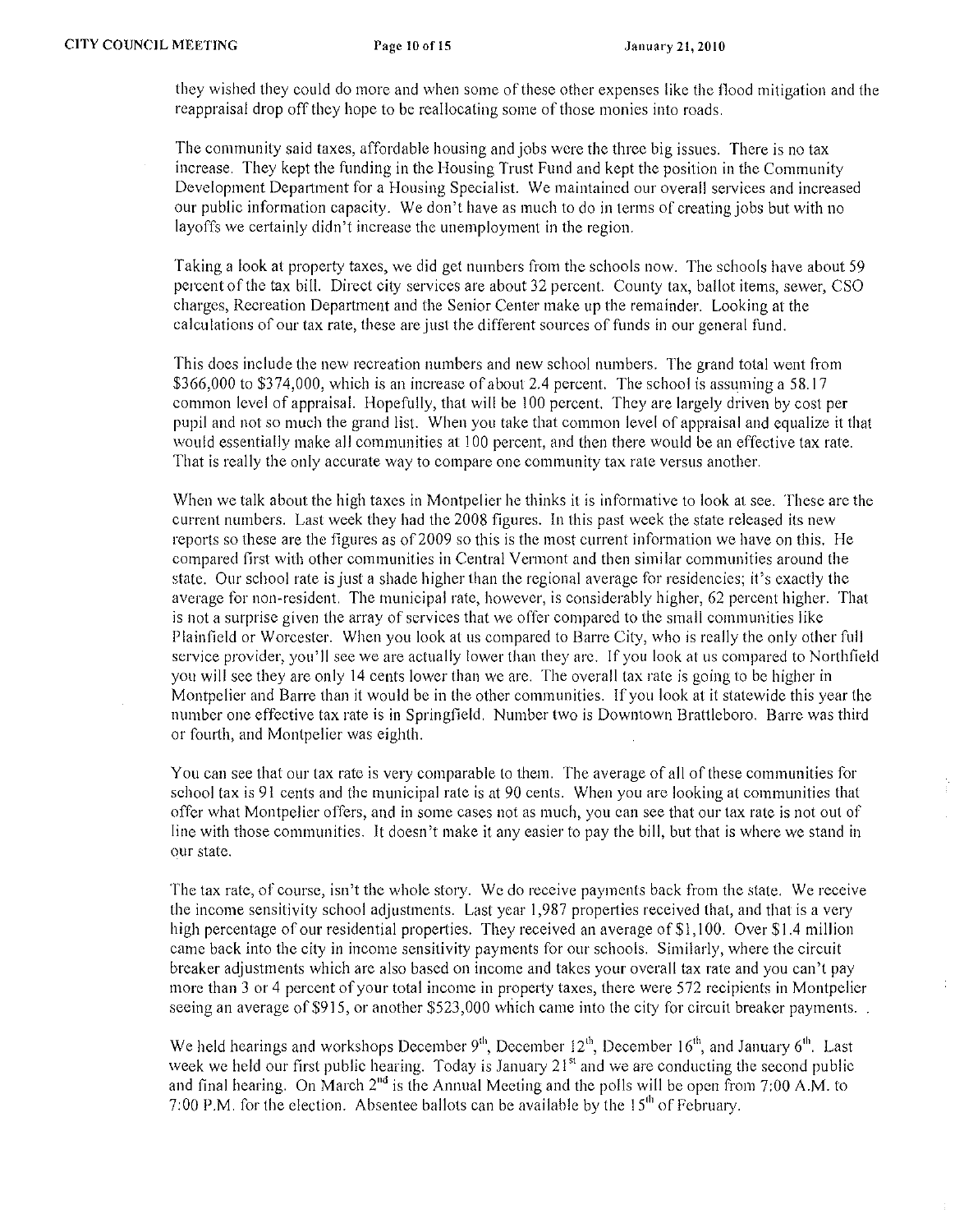This is a public hearing and he would be happy to answer any questions about the budget. He hopes the school is here to do the same.

Mayor Hooper opened the public hearing on the municipal budget at 8:00 P.M. People were invited to call with questions.

Council Member Weiss askcd if the audit report had been delivered.

City Manager Fraser said they received the financial statements yesterday, but don't have the summary letter yet.

Jack Lindley from Chestnut Hill Road in Montpelier asked if the insurance payment from the Scott Construetion been received by the city.

City Manager Fraser replied not yet. Thcy are doing thc finalizing of their documentation and they expeet it within a week.

Mayor Hooper elosed the public hearing at 8:05 P.M.

A copy of the City Manager's power point presentation will be made a part of the permanent record.

10-027. Conduct Second Public Hearing on Warning for March 2, 2010 Annual City Meeting.

The Council conducted the first public hearing on January 13, 2010.

Recommendation: Conduct public hearing. Provide direction to staff as necessary.

Mayor Hooper said the Council has received four petitions. The first one is a petition from the Friends of the Winooski River which says "Shall the voters appropriate the sum of \$500 to be used by the Friends of the Winooski River for July 1, 2010 through June 30, 2011."

There is also a petition from the Green Mountain Youth Symphony which says "See if the voters will vote the sum of \$ I ,500 to be used by the Green Mountain Youth Symphony for the fiscal year July I, 2010 through June 30, 201 I.

The third petition is from the Lost Nation Theater. It says "Should the voters appropriate \$3,500 for youth programs of the Lost Nation Theater'?"

The final one is a non-money item which is as follows: "Shall the City of Montpelicr vote on a nonbinding resolution that states: "The voters of the City of Montpelier advise the Vermont Legislature to pass a bill to replace criminal penalties with a civil tine for adults who possess small amounts of marijuana." They had received a note from one of the sponsors of this who was concerned she wasn't able to be present this evening and didn't want the Council to believe that was not a lack of support but she had another obligation associated with work and there are three members of the public who are here in support of this petition.

Shall the Council accept these petitions and include them on the warning?

Motion was made by Council Member Sheridan, seconded by Council Member Shennan to accept and include the petitions items on the city's warning.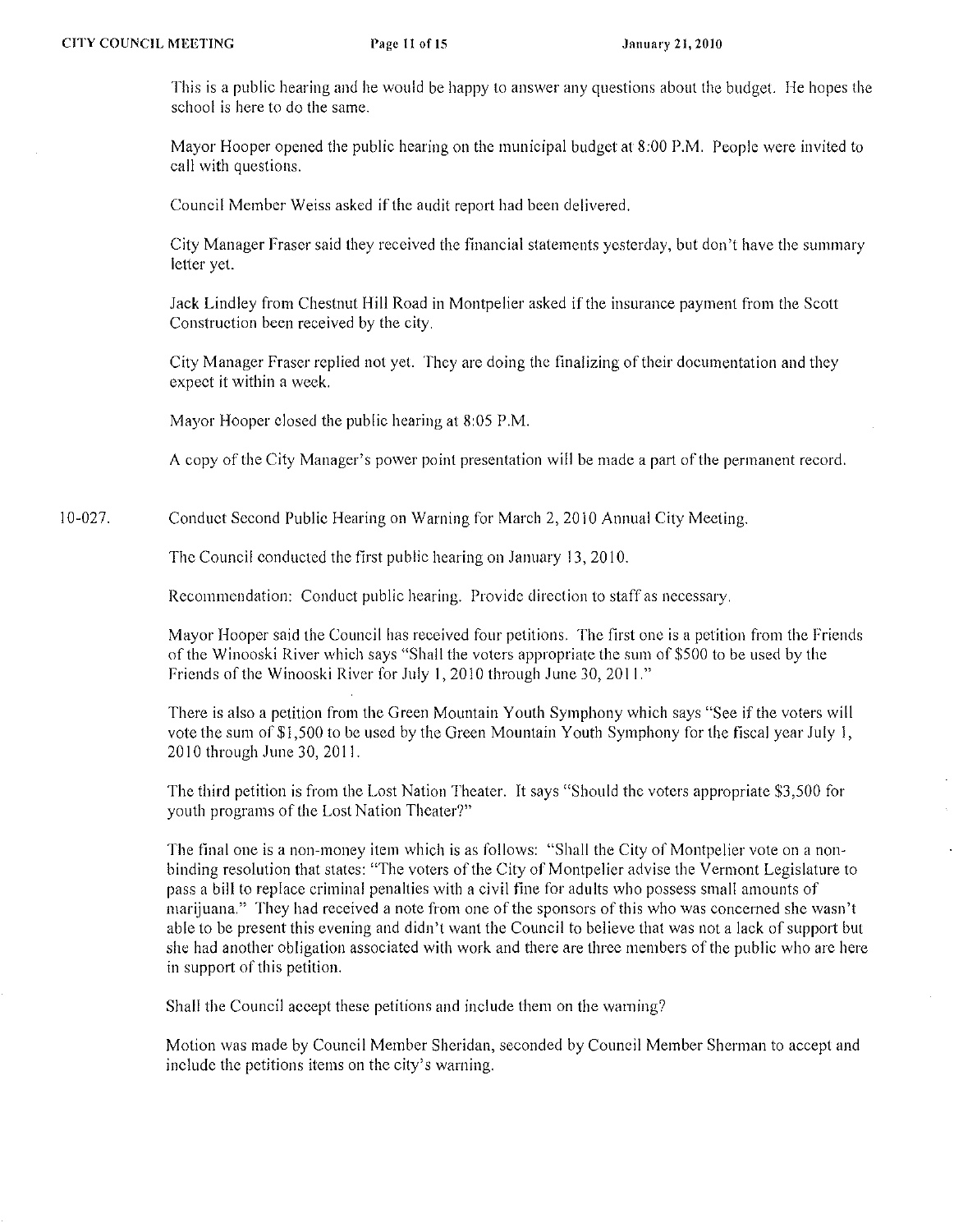Council Member Weiss asked if they had a policy regarding Article XVI which is not related to the budget. It's basically not even related exclusively to the City of Montpelier. It's a statewide position. Is there a policy in place they usc as a guideline to determine whether or not an article like this is approved?

Mayor Hooper said she believes this City Council has voted to have such a policy. There has been in the **past informal conversation.** 

City Manager Fraser said before he came here there was a Council that did not put an article about nuclear power on a ballot and it went to court. Since he has been here there have been articles about the Iraq War, Vermont Yankee, Same Sex Marriage, fluoride, etc. '

Council Member Golonka said he has a question about Lost Nation Theater. Are they in our general fund budget?

City Manager Fraser said Lost Nation is in our general fund budget.

Mayor Hooper said they aren't one of our community service agencies. The use of the space is in exchange for the management of the space for the city. The stipend they receive associated with the Arts Grant Program is in exchange for assistance that they provide. They are in fact ineligible to apply for the arts grant because of what they do for the city. Similarly, Montpelier Alive is ineligible for the arts grant as well.

City Manager Fraser said he had a small housekeeping question. We use shall on all of our other questions and they should be uniform. Council agreed and the changes would be made to the petitioned **items.** 

City Manager Fraser went on to say they have recently figured out that the tax exemption for the skating rink was a two-year exemption, and that is expiring this year. The law is pretty clear that they will be taxable. They have notified. It actually came up as a result of doing the reappraisal. The two-year exemption they received is ending. The only way they can get an exemption is if they get the Legislature to grant another year or two, or if the voters pass an exemption. They have been informed of this, but they will have missed their opportunity to come in and have any sort of public discussion. Speaking personally, we haven't had the opportunity to hear what their numbers are or how much is from the community and all of the factors that might weigh in on a decision. It's not clear to him there has been sufficient time to have a public process. On the municipal rate we give up \$5,000. He raised it only because today is the deadline.

Council Member Jarvis said the exemption is not for the municipal tax, though. Theoretically, they have not had an exemption for this.

Mayor Hooper said they have the question before them to include the four petitions on our Annual Meeting Warning. The vote was 5-0, motion carried unanimously.

Mayor Hooper opened the second public hearing on the Warning for the March 2, 2010 Annual City Meeting. This is an opportunity for people to comment on the sixteen articles proposed for the annual city meeting ballot.

Mayor Hooper reviewed the warning. (Warning attached to the minutes)

Mayor Hooper said the first question is, does the Council wish to change the wording on the ballot item for the library appropriation requested by the Library Board of Trustees.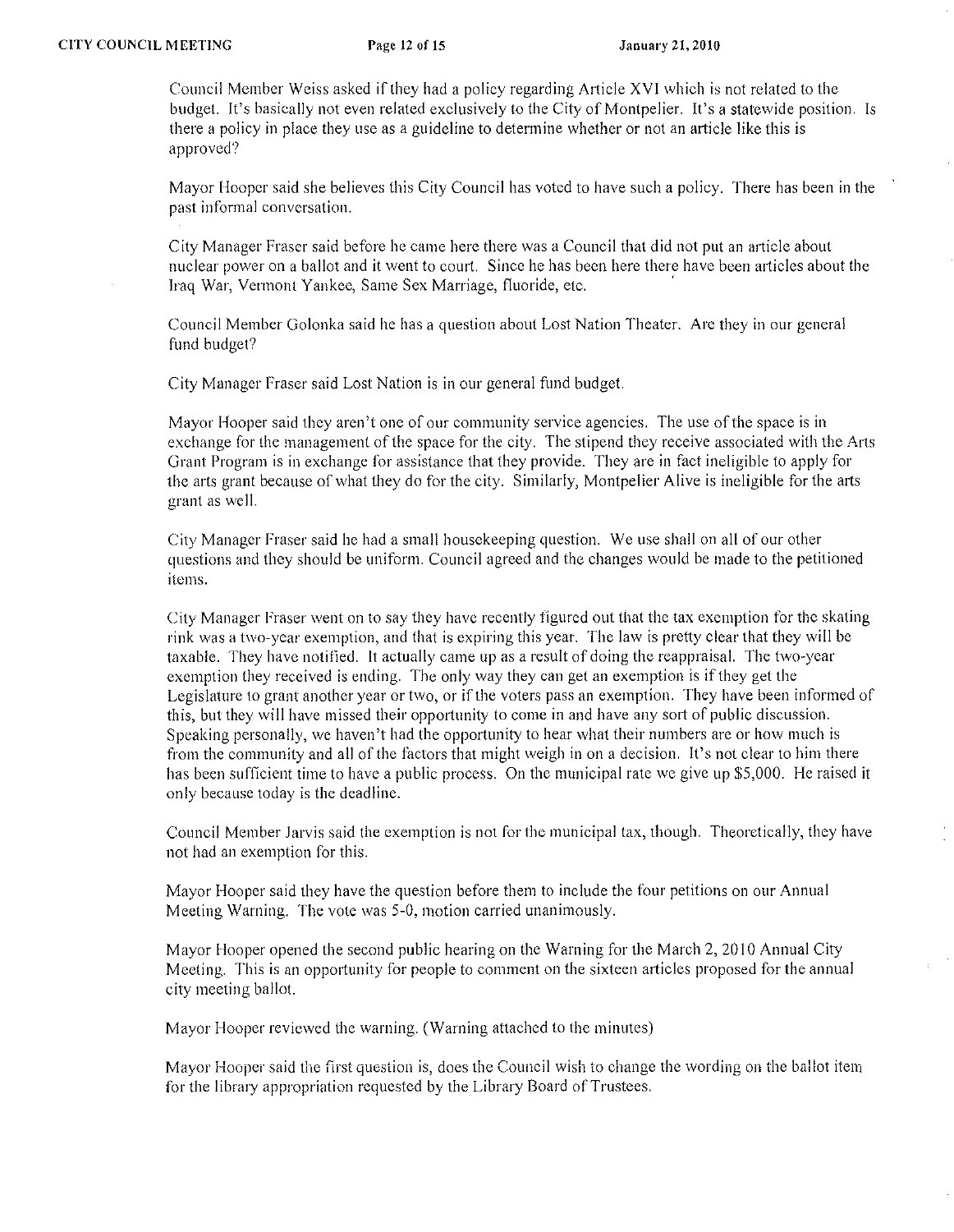Council Member Jarvis said she isn't in favor of that. She said they need to be consistent with all of their articles.

Council Member Shennan added it isn't a false statement and none of their other articles could say that.

Finance Director Gallup said the Senior Center's request went down and so did the Recreation Department.

Council Member Jarvis said she also feels it adds a note of approval that she isn't comfortable with.

Mayor Hooper said there is a request to change the warning for the Library. She asked if someone would move to change it. If they don't then they will leave it the way it is.

Council Member Weiss moved the change. There was no second. It failed for a lack of a second so they arc back to the draft warning before the Council.

Mayor Hooper closed the public hearing. She said they have approved the petitions. Now she needs a motion to approve the warning.

Motion was made by Council Member Sheridan, seconded by Council Member Sherman to approve the Annual City Meeting Warning. The vote was 5-0, motion carried unanimously.

Mayor Hooper said she thinks it is an excellent budget they are presenting to the community and she is very proud of what everybody has done.

Council Member Sherman said they haven't heard about the school budget.

Council Member Golonka said it does raise concerns about our issues with the Recreation Department and the oversight of the Recreation Department in terms of the Council's responsibility in the charter. It **has been two years in a row.** 

Council Member Weiss said he wanted to add to that conversation. Three or four School Board meetings ago in their minutes they clearly stated that they were not coming to any meeting with the City Council to discuss budget. It's their attitude. There was no excuse for the School Board not to follow the conditions of the charter of this city and to be present to make a presentation.

Mayor Hooper said they should talk with the School Board to find out what happened and express the concerns that have been expressed by Council Members tonight.

Council Member Golonka said the Recreation Department was here. They had said they would invite the Council to their meeting. We're delegating authority as fiscal agents over the Recreation Department and have absolutely no information for two years in a row on a budget that is \$600,000, and that isjust not acceptable. It doesn't relieve the Council's responsibility as a body in terms of who do we delegate that authority to. If we aren't ever going to question it any of the Council's budget processes then we need to have an agent we can feel comfortable with, whether it is the Recreation Board or ourselves overseeing that budget in future years.

Council Mcmber Golonka said there was about \$200,000 worth of work that they said was being employed through the school budget that was really for the Recreation Department which raised a lot of red flags with regards to what the money is being used for and why is it on the school budget versus the Recreation Department budget. Those questions have never been answered and that concerns him. He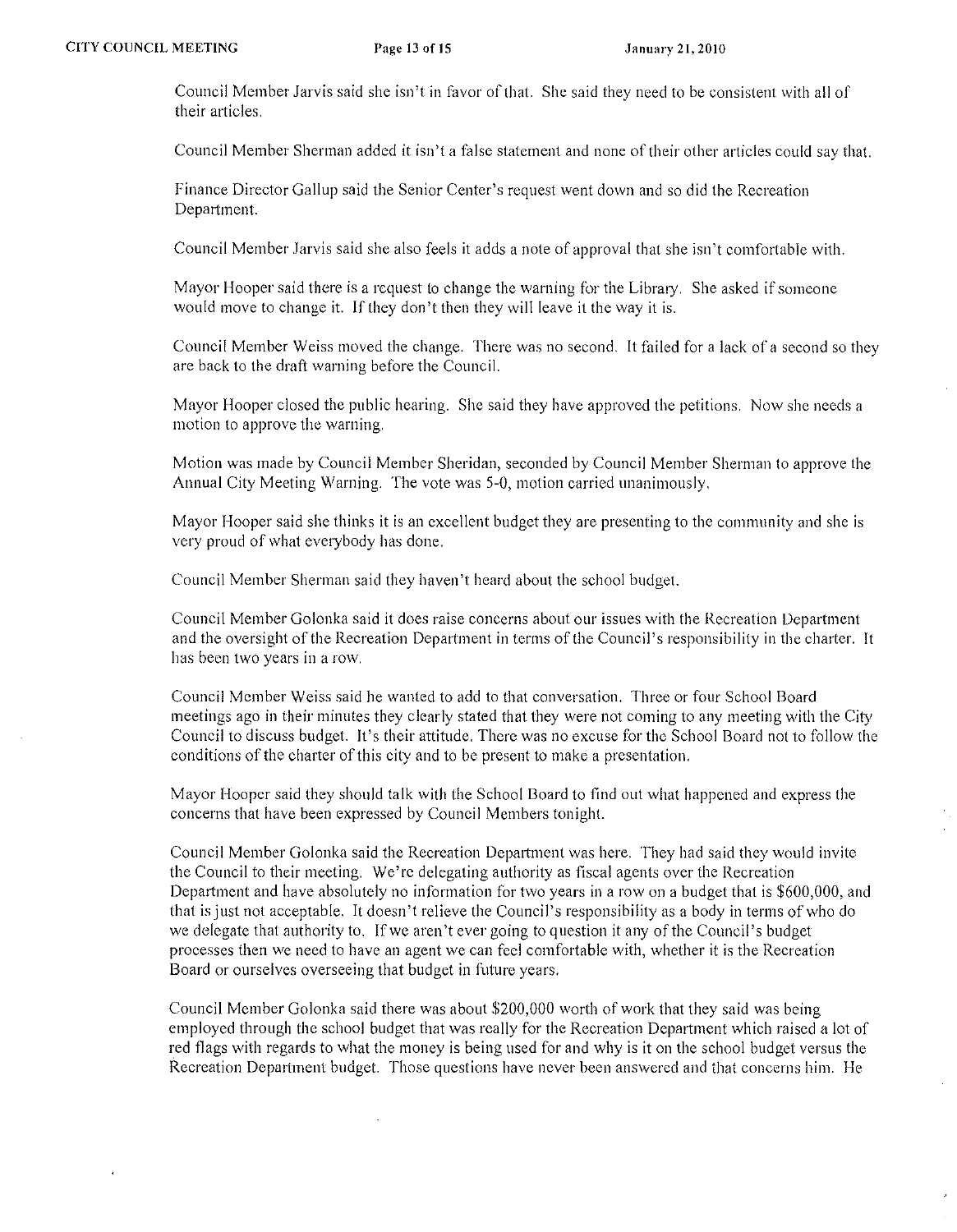thinks the Council necds to have a closer relationship with the Recreation Board instead of the School Board ovcr the Recreation Department's budget and that should be the Council's priority over the next fiscal year.

Council Member Sherman asked if it made sense to have the School Board come to their next meeting so they could at least hear what their budget is.

After some discussion the council were not in favor.

Mayor Hooper said thcy missed their opportunity to speak to the public about this which is unfortunatc because this is the Council's way of talking to the public.

### 10-028. Reports by City Council

Council Membcr Jarvis reported that prior to this meeting she went to a Housing Task Force meeting and that committee is actively seeking new members.

Council Member Sherman reported they were pleased to receive the Cota report and the Financial Review Committee report. It is good to have those done. She has been impressed by the quality of the sidewalks. This year is different significantly from previous years and maybe we haven't had so much snow. She has also been impressed by the removal of the piles of snow along the curb that creeps onto the sidewalk. It is much better to walk around. There were some large water bill problems with two residcnts and she wonders where they are in resolving those.

City Manager Fraser said one has requested to come before the Council and the other one they are still working on and may also come before the Council.

#### 10-029. Report by the Mayor

Mayor Hooper said she wanted to complement the Conservation Commission on the presentation it had with Brian Siopey's class from U-32 who have been doing some monitoring of waters in the city, a part of which was a report on problems with beavers in the Winooski and eating the eover on the river bank they have been planting and trying to figure out how to manage it.

Mayor Hooper said the Legislature has been having some really aggressive conversations about how to present the increase in the Department of Corrections' budget. She is hoping the Community Justice Centers will be part of the additional funding in this coming fiscal year.

She is really impressed that the former City Manager of Manchester has been all over the pilot payment question and has a plan for bringing in some money.

Mayor Hooper thanked Gwen Hallsmith and the team she led to get the energy grant.

## 10-03 O. Report by the City Clerk-Treasurer:

City Clerk-Treasurer Charlotte Hoyt reminded everyone that the petitions for running as a candidate on the ballot are available and the deadline is February  $1<sup>st</sup>$ . The Clerk-Treasurer's Office has a new addition. Crystal had a baby boy, Ryan Jeffrey Chase, who was born on January  $20^{th}$  weighs 7 lbs. 7 oz. and is 21 inches long. She will certainly miss her because she helps with the clections and recording of the deeds.